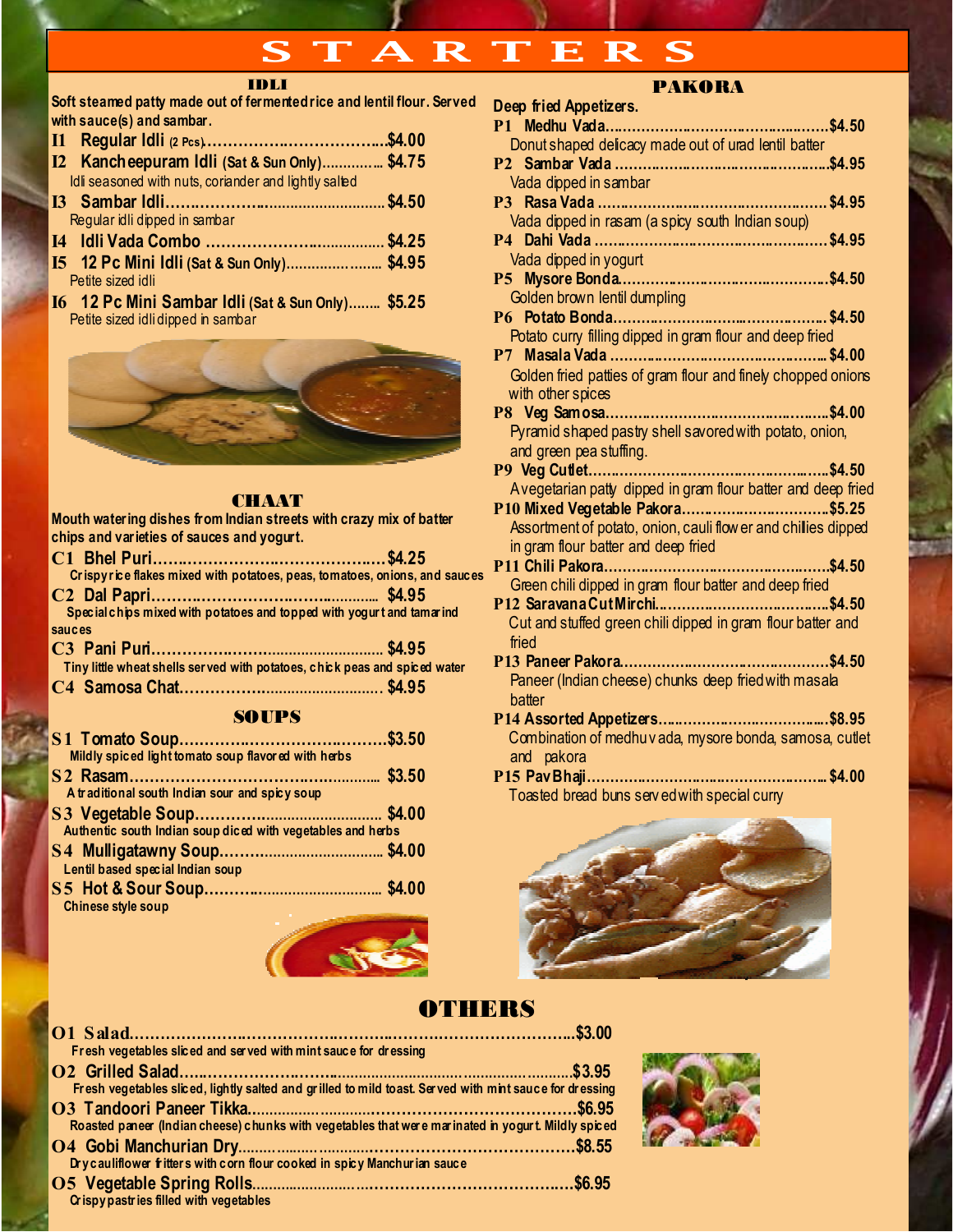# D O S A H U T

| <b>DOSA</b> is a thin rice crepe, originated in southern India, but   |        |
|-----------------------------------------------------------------------|--------|
| popular all over India. Served with chutney (ies) and sambar on side. |        |
|                                                                       |        |
|                                                                       |        |
| Dosa filled with onion and potato curry                               |        |
|                                                                       |        |
| Dosa with an inner layer of spicy sauce. With no filling              |        |
|                                                                       |        |
| Dosa with an inner layer of spicy sauce and filled with onion         |        |
| and potato curry                                                      |        |
|                                                                       |        |
| Dosa filled with minced raw onions                                    |        |
|                                                                       |        |
| Dosa filled with onion and potato curry & minced raw onions           |        |
|                                                                       |        |
| Masala dosa fried in butter                                           |        |
|                                                                       |        |
| Thin crepe made out ofw heat and lentil flour. With no filling        |        |
|                                                                       |        |
| Rava dosa filled with minced raw onions                               |        |
|                                                                       |        |
| Rava dosa filled with potato and onion curry                          |        |
|                                                                       |        |
| Extra large sized dosa named after newspaper. No filling              |        |
|                                                                       | \$9.50 |
| Extra large sized dosa filled with potato and onion cury              |        |
|                                                                       |        |
| Dosa with grated Indian cheese and vegetable filling                  |        |
| D14 Saravana Special Spring Dosa\$9.50                                |        |
|                                                                       |        |
| Dosa filled with minced fresh vegetables                              |        |



#### PESARATTU

Dosa sty le crepe made out of green gram batter. Popular in a south Indian state "Andhra Pradesh".

| Pesarattu topped with minced onion, ginger and hot chili |  |
|----------------------------------------------------------|--|
|                                                          |  |
| Pesarattu filled with cooked semolina.                   |  |



#### UTHAPPAM

Indian sty le pancake roast made out of rice and lentil flour.

| U2 Tom ato & Peas Uthappam\$7.50                   |  |
|----------------------------------------------------|--|
| Uthappam topped with tomato pieces and green peas  |  |
|                                                    |  |
| Uthappam topped with onion pieces and green peas   |  |
| U4 Onion & Hot Chili Uthappam\$8.00                |  |
| Uthappam topped with tomato pieces and green chili |  |
| U5 Shredded Coconut Uthappam\$7.95                 |  |
| Uthappam topped with coconut shreds                |  |
|                                                    |  |
| Uthappam topped with freshly cut tomatoes, onions, |  |
| carrots, and green chili.                          |  |
|                                                    |  |
| Uthappam topped with paneer (Indian cheese) chunks |  |
| U9 Shredded Cheese Uthappam\$8.95                  |  |

Uthappam topped w ith shredded cheese

## H O U S E S P E C I A L T I E S

| <b>HS1 Malabar Adai</b>                                                    | \$7.95 |
|----------------------------------------------------------------------------|--------|
| Indian style pancake made out black lentil batter topped with freshly      |        |
| chopped onions                                                             |        |
| <b>HS2 Pongal Avial</b>                                                    | \$8.95 |
| Rice and lentils boiled in pongal style, served along with Avial, a Kerala |        |
| specially curry made with vegetables and coconut                           |        |
| <b>HS3</b> Channa Batura.                                                  | \$9.95 |
| Extra large deep fried puffy bread served with chickpeas curry             |        |
| HS4 Puri Bhaji.                                                            | \$7.95 |
| 2 Piece whole-wheat puffered bread served with potato curry                |        |
| <b>HS5 Channa Puri.</b>                                                    | \$8.95 |
| 2 Piece whole-wheat puffered bread served with chickpeas curry             |        |
| <b>HS7</b> Special Upma                                                    | \$7.45 |
| Semolina cooked along with onions, tomatoes, chili peppers garnished with  |        |
| cashew nuts, peanuts and butter                                            |        |

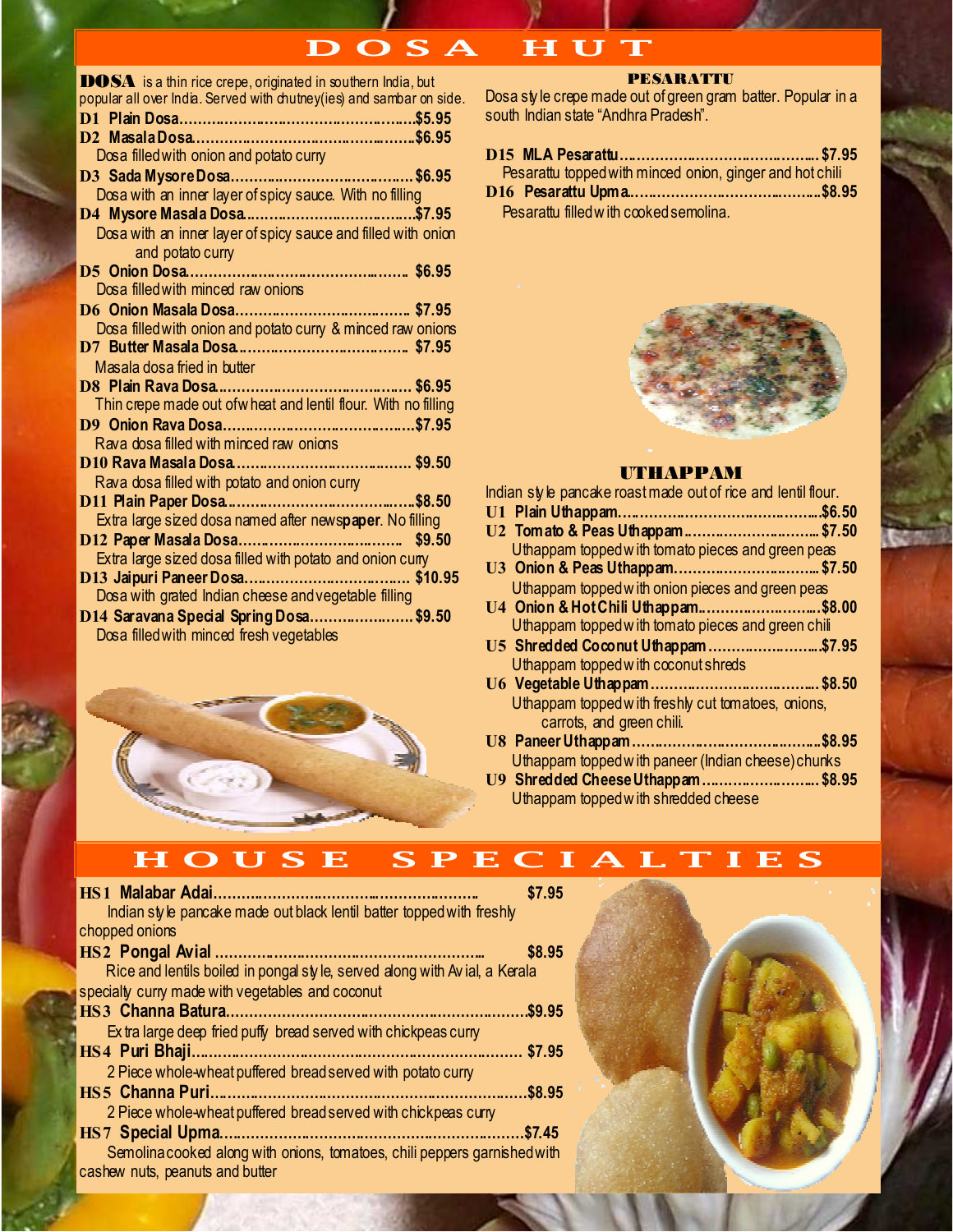## Dinner Specialties

#### Full course meal structured into three choices with popular tastes

| \$14.95 Di<br>A dinner plate filled with bowls of sambar, rasam, dal, avial or koma, |     |
|--------------------------------------------------------------------------------------|-----|
| poriy al, rice, yogurt and dessert                                                   | Y٢  |
| Also comes with a tandoori roti bread and papad                                      | $+$ |
| $\ddot{}$                                                                            | Y   |
| A choice between Tea and Coffee                                                      | $+$ |
| \$18.45                                                                              | Y   |
| Your choice of soup from the soups menu                                              | A   |
|                                                                                      |     |

 Assorted appetizer plate with a cutlet, samosa, and mysore bonda +

A dinner plate filled with bowls of channa curry, dry curry, paneer or kofta curry, white rice, special rice, dessert and yogurt. Also comes with a tandoori bread and papad

 + A choice between Tea and coffee

#### **Indo-Chinese Rice Treats**

IC1 Idli Manchurian.………………………..……... \$7.95 Idli pieces fried in Manchurian sauce

IC2 Gobi Manchurian.………………………..……... \$9.95 Cauliflow er fritters marinated in corn batter and cooked in spicy Manchurian sauce

- IC3 Vegetable Manchurian….………………..…….\$9.95 Veg patty fritters marinated in corn batter and cooked in spicy Manchurian sauce
- IC4 Vegetable Fried Rice……………………..……. \$7.50 Chinese sty le fried rice made with carrots, peas and bell peppers

IC5 Chili Paneer………….…....………………..……. \$9.95 Indian cottage cheese spiced in Chinese sty le to BURNING hot taste

IC6 Hakka Noodles (Sat & Sun Only)……..……….\$6.95 Indo-Chinese sty le thick noodles, cooked with spring onions



Din-3 Saravana's Choice…..…………………..……. \$14.95 Your choice of soup from the soups menu

Your choice between idli, medhu vada, and idli-vada combo

Your choice of Dosa or Uthappam from the Dosa Hut Menu

A choice between Tea and coffee



| Basmati rice cooked with a mix of vegetables and aromatic spices |
|------------------------------------------------------------------|
|                                                                  |
| A Karnataka specialty featuring rice cooked in a special gravy   |
| with lentils and vegetables                                      |
|                                                                  |
| Rice cooked with fresh coconut tempered with mustard seeds,      |
| red chilies and curry leaves                                     |
|                                                                  |
| Rice cooked with tamarind paste, peanuts, red chili and other    |
| herbs & spices                                                   |
|                                                                  |
| Riceseasoned with tomatoes and other herbs & spices              |
|                                                                  |
| Cooked rice mixed with lemon juice, peanuts, chili peppers and   |
| other herbs & spices                                             |
|                                                                  |
| Cooked rice with blend of cumin seeds topped with leaves         |
|                                                                  |
| Rice cooked with home made yogurt lightly seasoned with spices   |
|                                                                  |

#### **Condiments**

|                                                                                                                 | \$3.00 |
|-----------------------------------------------------------------------------------------------------------------|--------|
| South Indian delightful soup made with lentils, vegetables, and special spices                                  |        |
|                                                                                                                 |        |
| Yogurt mixed with carrots, cucumber, and coriander leaves                                                       |        |
|                                                                                                                 |        |
|                                                                                                                 |        |
| Boiled white jasmine rice                                                                                       |        |
|                                                                                                                 |        |
| a shekara                                                                                                       |        |
| the contract of the contract of the contract of the contract of the contract of the contract of the contract of |        |



Deep fried lentil flat bread

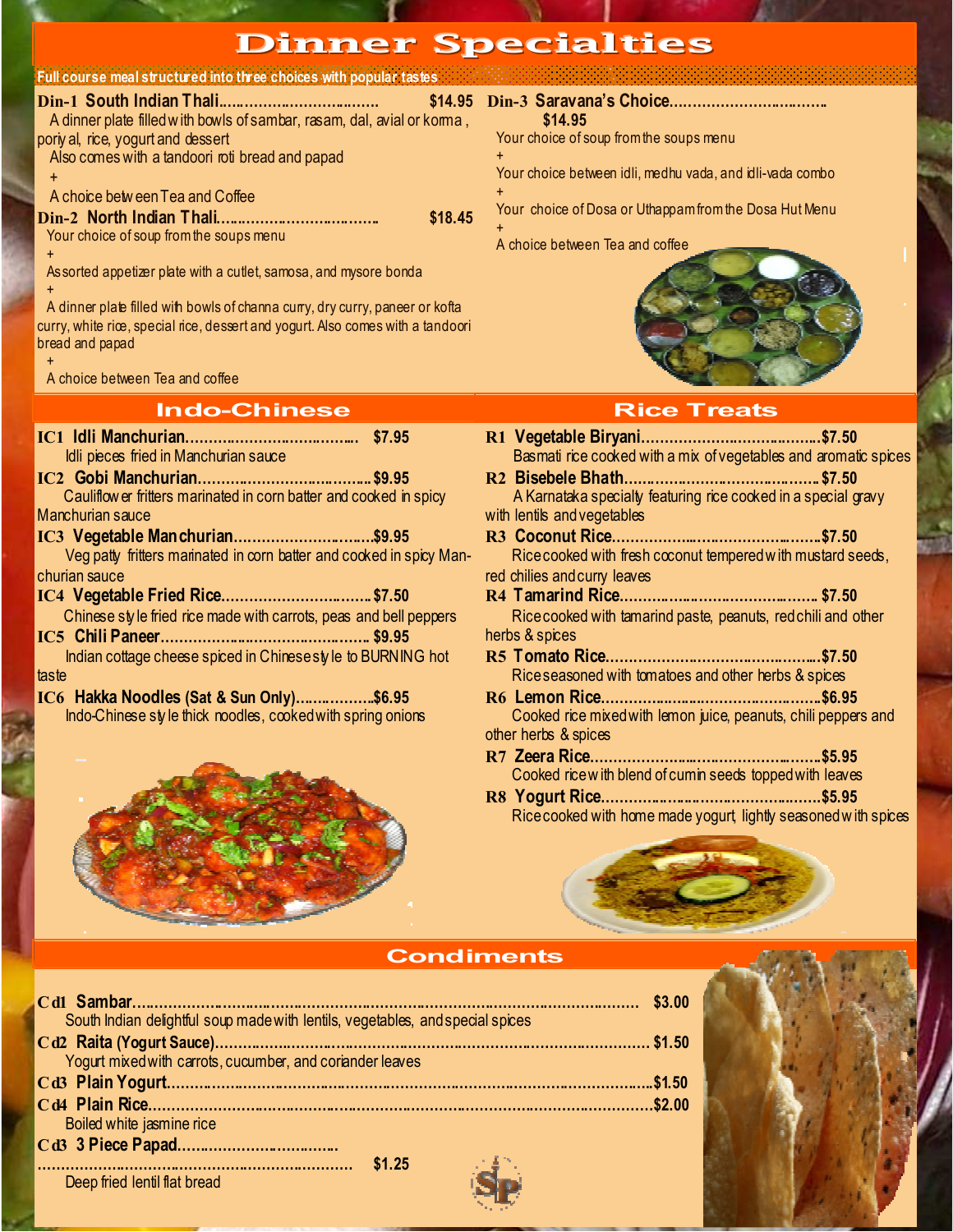## Entrée

#### All entreès come with white rice or plain naan only

| ET1 Avia<br>\$10.95                                                                               |
|---------------------------------------------------------------------------------------------------|
| Garden fresh vegetables cooked with coconut and spices                                            |
|                                                                                                   |
| Cauliflow er florets and potatoes cooked in ex otic spices                                        |
|                                                                                                   |
| Potatoes and garden peas simmered in a thick curry sauce                                          |
|                                                                                                   |
| Smoky Indian eggplant baked and cooked with tomatoes                                              |
| and onions                                                                                        |
|                                                                                                   |
| Hy derabadi special-Tender eggplants roasted and cooked                                           |
| in a special spicy gravy                                                                          |
| Chickpeas cooked in ex otic masala spices                                                         |
|                                                                                                   |
| Tender okra cooked with herbs and spices                                                          |
|                                                                                                   |
| Tender okra and onion mixed with spices and deep fried                                            |
|                                                                                                   |
| Vegetable fritters simmered in butter gravy with yogurt,                                          |
| thickened cream, almonds and cashew nuts.                                                         |
|                                                                                                   |
| Green peas and cottage cheese cooked with Indian spices                                           |
|                                                                                                   |
| Cottage cheese and mix ed veg dumpling simmered in a rich                                         |
| creamy sauce                                                                                      |
|                                                                                                   |
|                                                                                                   |
| Cottage cheese in butter gravy and exotic spices                                                  |
|                                                                                                   |
| Spinach and cottage cheese cooked with tomatoes, onions                                           |
| and Indian spices                                                                                 |
| ани інціан зр <del>.с.s</del><br>ЕТ14 <b>Channa Palak………………………………………………………</b> \$10.95            |
| Spinach and chickpeas cooked with flavored curry sauce                                            |
|                                                                                                   |
| Garden fresh vegetables cooked in coconut milk with spices                                        |
|                                                                                                   |
| Traditional north Indian dish cocked with assortment of                                           |
| vegetables, dry fruits and nuts                                                                   |
|                                                                                                   |
| Mix ed vegetables simmered for hours with herbs and spices<br>in butter                           |
|                                                                                                   |
| Black lentils buttered in a combination with other spices                                         |
|                                                                                                   |
| Lentils simmered for hours with herbs including garlic                                            |
|                                                                                                   |
| Vegetables sautéed with onions, peppers and other herbs.                                          |
|                                                                                                   |
| Cottage cheese sautéed with onions, tomatoes, and green                                           |
| peppers in a rich gravy                                                                           |
| ET22 Saravana Special Vegetable Curry \$10.95<br>Assortment of vegetables cooked in special gravy |



## NO ONION/GARLIC

- NOG1 Dry Potato……………………..……... \$10.95 Cut potatoes lightly fried and seasoned with fresh herbs
- NOG2 Bendi Fry…….………………..……... \$10.95 Tender okra mixed with spices and deep fried
- NOG3 Special Vegetable Curry..…..……... \$10.95 Assortment of vegetables cooked in special gravy without using onion or garlic

## INDIAN BREAD

| Whole w heat puffered bread, deep fried               |  |
|-------------------------------------------------------|--|
|                                                       |  |
| Extra large puffy bread, deep fried                   |  |
|                                                       |  |
| Layered bread made out of whole wheat, fried on a pan |  |
|                                                       |  |
| Layered whole wheat bread stuffed with mashed         |  |
| potatoes and spices, fried on a pan                   |  |
|                                                       |  |
| Layered whole wheat bread stuffed with green peas     |  |
| and spices, fried on a pan                            |  |
|                                                       |  |
| Single layerw heat bread done on an open flame        |  |
|                                                       |  |
| Soft bread baked in a tandoor oven                    |  |
| BR8 Garlic Naan\$2.50                                 |  |
| Naan touched with fresh garlic and herbs, baked       |  |
| in tandoor ov en                                      |  |
| BR10 Onion Kulcha\$2.50                               |  |
| Delicious soft bread baked with chopped onions        |  |
| BR11 Tandoori Roti\$2.00                              |  |
| Wholew heat one layered bread baked in tandoor oven   |  |

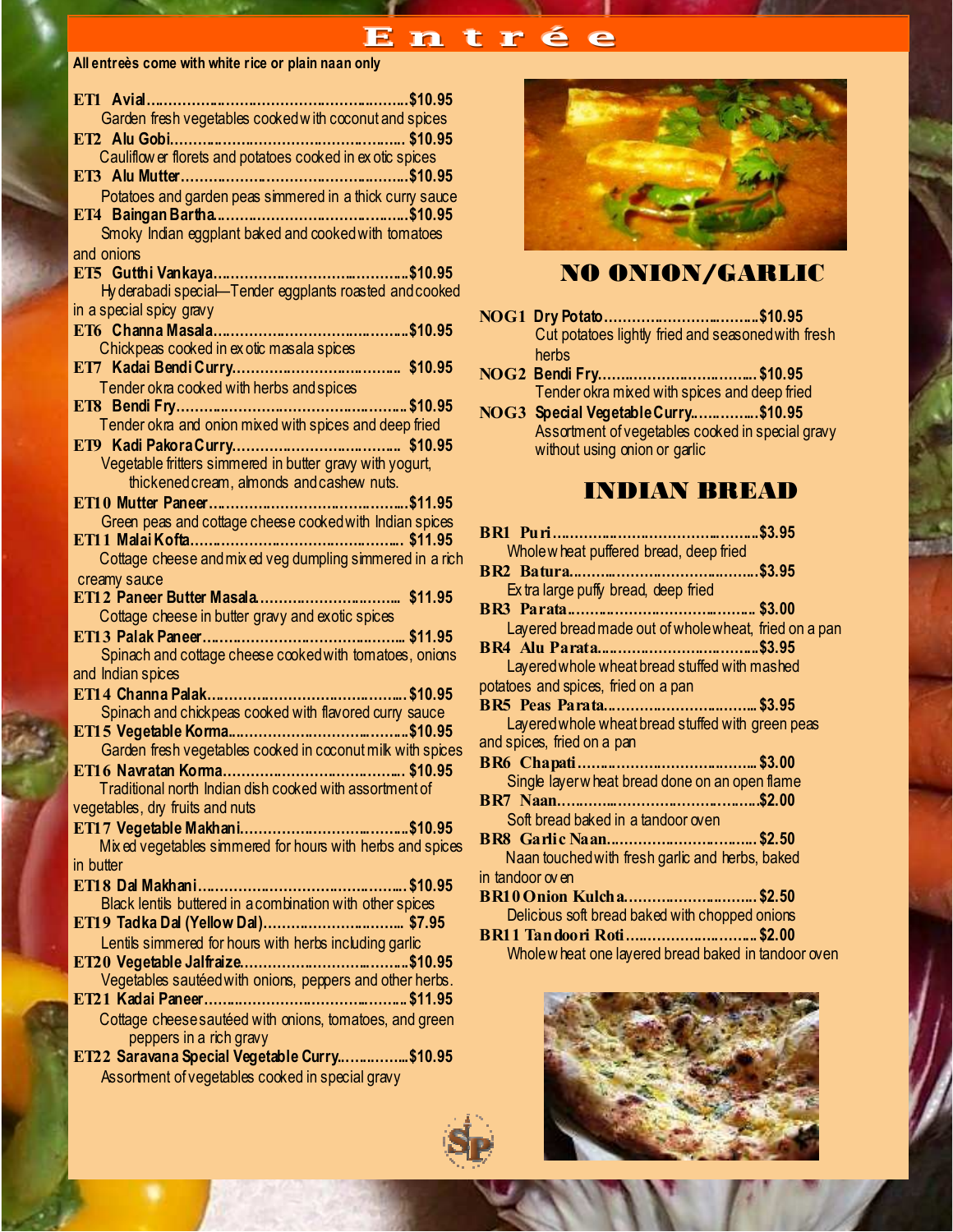DS1 Badam Halwa…...…………………………..……... \$4.00 Crushed almonds cooked in butter with semolina wheat and sweetened

- DS2 Carrot Halwa…....…………………………..……... \$4.00 Indian dessert made with shredded carrots, sugar, flavored milk, raisins and butter
- DS3 Gulab Jamon …....…………………………..……... \$4.00 Indian sweet dish comprised of fried milk balls in a sweet syrup flavored with rosewater and saffron
- DS4 Madras Special Payasam .............................. \$3.00 Oil fried Vermicelli mixed with boiled milk and sweetened with sugar. Topped with raisins and cashew nuts
- DS5 Rice Pudding / Kheer……………………..……... \$3.00 Rice boiled in milk and sugar, flavored with raisins and nuts
- DS6 Ras Malai…. …....…………………………..……... \$4.95 Traditional Indian dessert made with ricotta cheese and sweetened milk.

# Ice Cream

| IC1 2 Scoops of Vanilla (or) Mango (or) |  |
|-----------------------------------------|--|
|                                         |  |
|                                         |  |
|                                         |  |
|                                         |  |

# Dessert Beverages

### HOT

| BV1 Madras Style Hot Coffee\$2.00       |
|-----------------------------------------|
|                                         |
| BV2 Madras Style Hot Coffee Decaf\$2.00 |
|                                         |
| BV3 Masala Chai / Indian Tea\$2.00      |
|                                         |
|                                         |
|                                         |

## COLD

| flavored with rosewater and saffron                            | BV4 Coke, or Diet Coke, or Sprite, or Orange Soda,                                |
|----------------------------------------------------------------|-----------------------------------------------------------------------------------|
|                                                                | Or Iced Tea, or Plain Soda \$1.95                                                 |
| DS4 Madras Special Payasam\$3.00                               |                                                                                   |
| Oil fried Vermicelli mixed with boiled milk and sweetened with | Chilled buttermilk sweetened with sugar                                           |
| sugar. Topped with raisins and cashew nuts                     |                                                                                   |
|                                                                | Chilled buttermilk salted                                                         |
|                                                                |                                                                                   |
| Rice boiled in milk and sugar, flavored with raisins and nuts  | Chilled buttermilk sweetened with mango pulp                                      |
|                                                                |                                                                                   |
|                                                                | Delicious milk shake made with almonds                                            |
| Traditional Indian dessert made with ricotta cheese and        |                                                                                   |
| sweetened milk.                                                | Milk shake mixed out of fresh banana and vanilla ice cream                        |
|                                                                |                                                                                   |
|                                                                | Milk shake made with delicious mango pulp                                         |
| <b>Ice Cream</b>                                               | BV10 Chikko shake (Seasonal)\$4.50<br>Milk shake mixed with chikko (sapota) fruit |
|                                                                |                                                                                   |
| IC1 2 Scoops of Vanilla (or) Mango (or)                        | Juice extracted from premium mango pulp                                           |
|                                                                | BV12 Thums Up (subject to availability)\$3.00                                     |
|                                                                | Indian soft drink flavored alike Coca cola                                        |
|                                                                |                                                                                   |
|                                                                | Lemon flavored Indian soft drink                                                  |
|                                                                |                                                                                   |
|                                                                |                                                                                   |
| Kid<br>S                                                       | e n                                                                               |
|                                                                |                                                                                   |



2 piece regular sized idli along with a choice of one scoop ice cream

KIDS2 Plain Dosa and One Scoop Ice-cream…….………………. \$5.95 Kid's sized sada dosa along with a choice of one scoop ice cream

KIDS3 Masala Dosa and One Scoop Ice-cream…………...……... \$6.95 Kid's sized masala dosa along with a choice of one scoop ice cream

KIDS4 Puri Bhaji and One Scoop Ice-cream...……………..……... \$8.95 Regular size puri bread served with potato curry. With a choice of one scoop ice cream

aravam